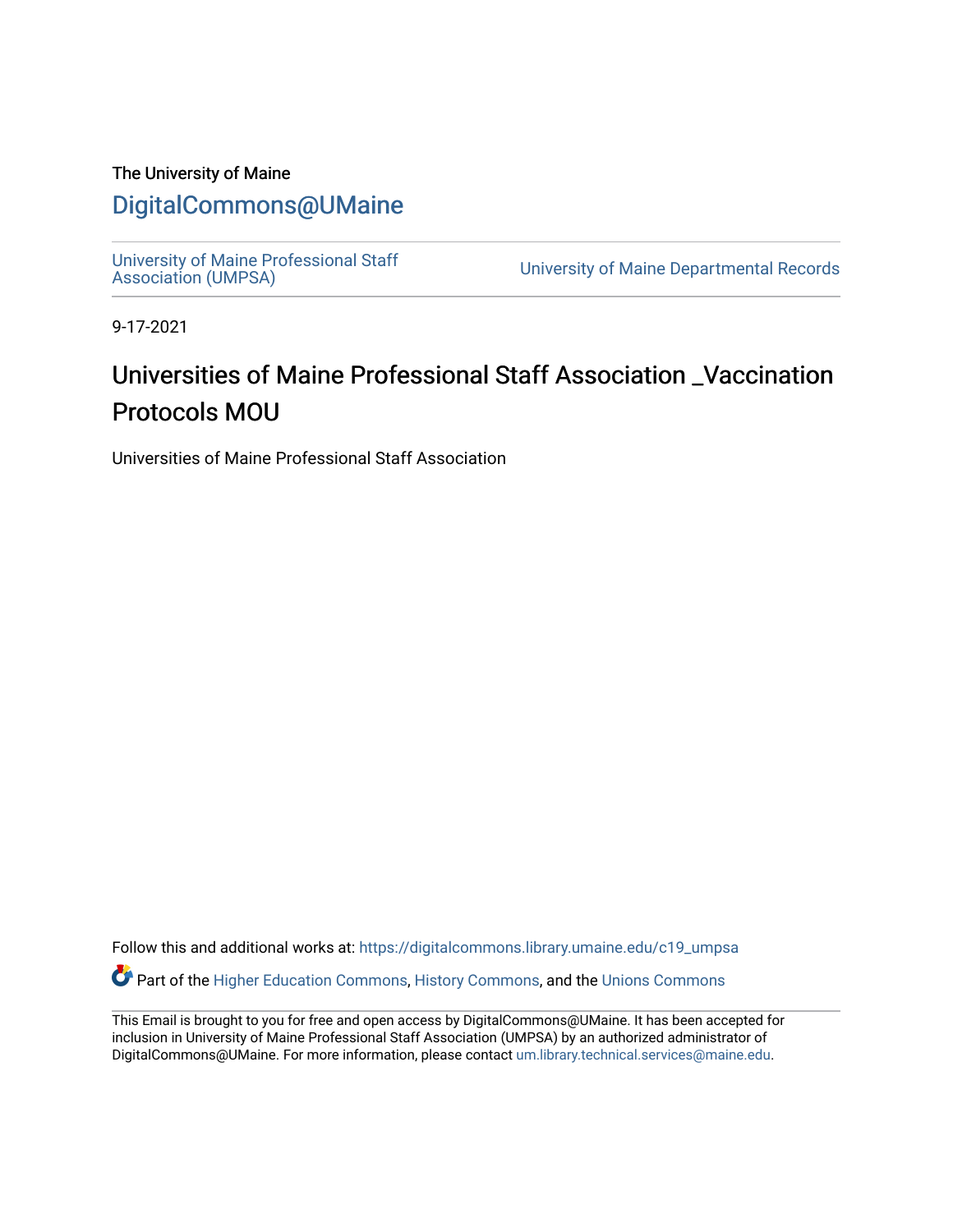

**Matthew Revitt <matthew.revitt@maine.edu>**

**Fwd: Vaccination Protocols MOU** 1 message

Thu, Sep 23, 2021 at 10:13 AM

---------- Forwarded message --------- From: **UMPSA E-Board & Negotiations Team** [<neiljg@maine.edu](mailto:neiljg@maine.edu)> Date: Fri, Sep 17, 2021 at 2:30 PM Subject: Vaccination Protocols MOU

------------------------------------------------------------------------------------------

Affiliated with the Maine Education Association and the National Education Association

Email not displaying correctly?<br>View it in <u>your browser</u>.



# Vaccination Protocols MOU

September 17, 2021

Good afternoon UMPSA members!

UMPSA has signed a Memorandum of Understanding (MOU) on vaccination protocols (see below or [here](https://umpsa.us7.list-manage.com/track/click?u=cbd39cbf2a49a1d34b357ac73&id=ba5579a671&e=ba48139edd)).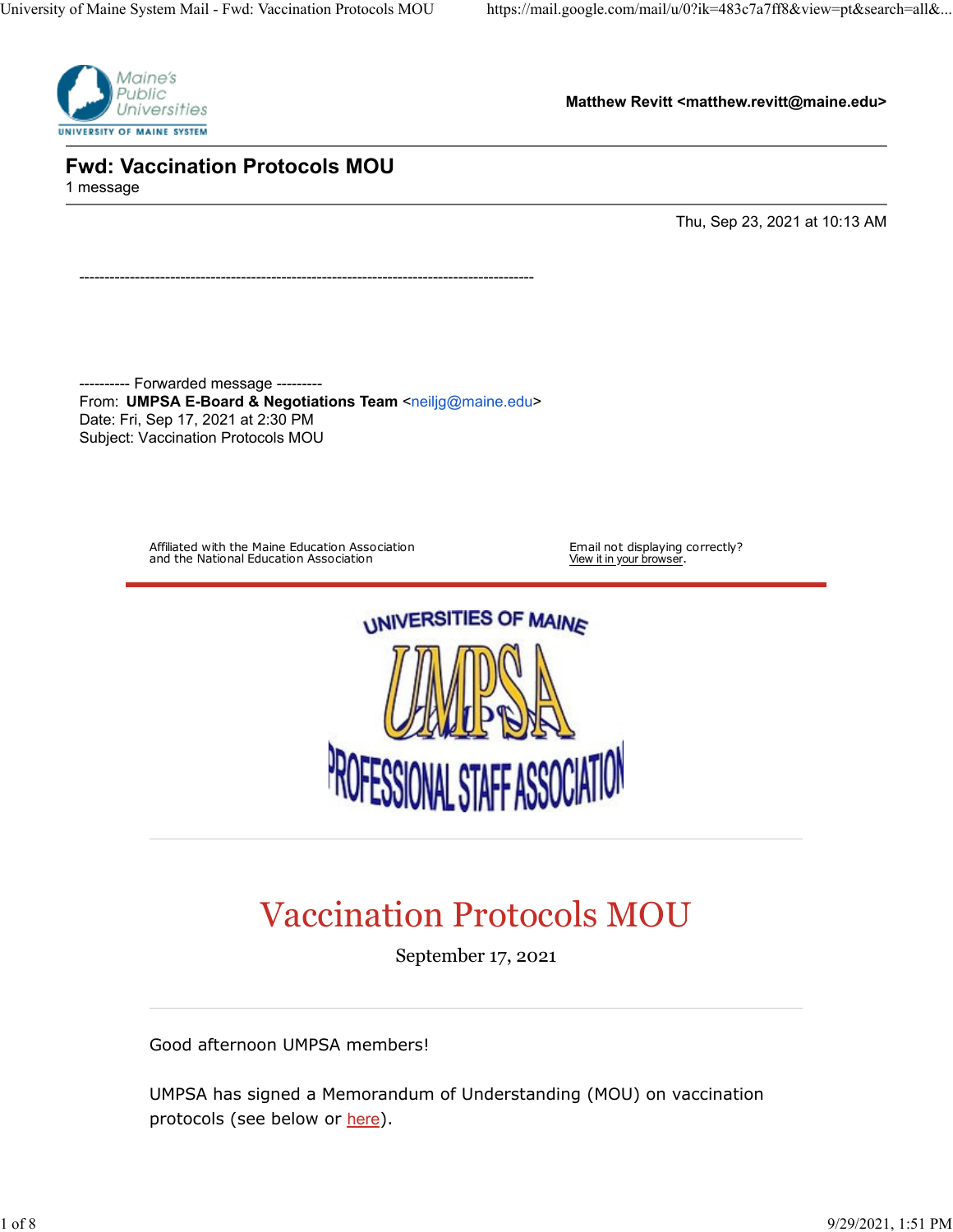In Solidarity,

Your Negotiating Team

 Neil Greenberg and Jen Perry, Co-chief Negotiators Jerry Brokos Tom Donaghue Christopher Fox Frear Hook Sue Robinson Elora Way John Bracciodieta, MEA UniServ Director

### **Memorandum of Understanding**

This Memorandum of Understanding ("Agreement") is made and entered into by and between the University of Maine System and all of its campuses, locations, sites, centers, and affiliated entities (collectively the "University") and the Universities of Maine and the Associated C.O.L.T. Staff of the University of Maine (ACSUM) (hereinafter the "Union"), collectively ("the Parties").

Whereas, the Parties recognize that the Centers for Disease Control and Prevention ("CDC") advises that COVID-19 can cause serious, easily transmissible, life-threatening illness, up to and including death, and there is no way to know with certainty in advance how seriously COVID-19 will affect an individual; and

Whereas, the Parties acknowledge that the prevailing science and recommendations from the CDC, the World Health Organization's Strategic Advisory Group of Experts, and American College Health Association, among others, all state that FDA authorized or fully approved COVID-19 vaccines are highly effective in limiting or preventing the spread, and significantly reducing the severity, of COVID-19 and thus are a vital part of public health strategies to ensure the safety of UMS campuses where large numbers of students, faculty, staff, and visitors are gathering together this fall to learn, teach, work, research, and socialize together; and

Whereas, in consideration of the ongoing COVID-19 pandemic and growing concern regarding increased transmissibility, infections and hospitalizations from the highly contagious Delta variant, the Parties agree that it is in the best interest of the UMS community to adopt COVID-19 vaccination program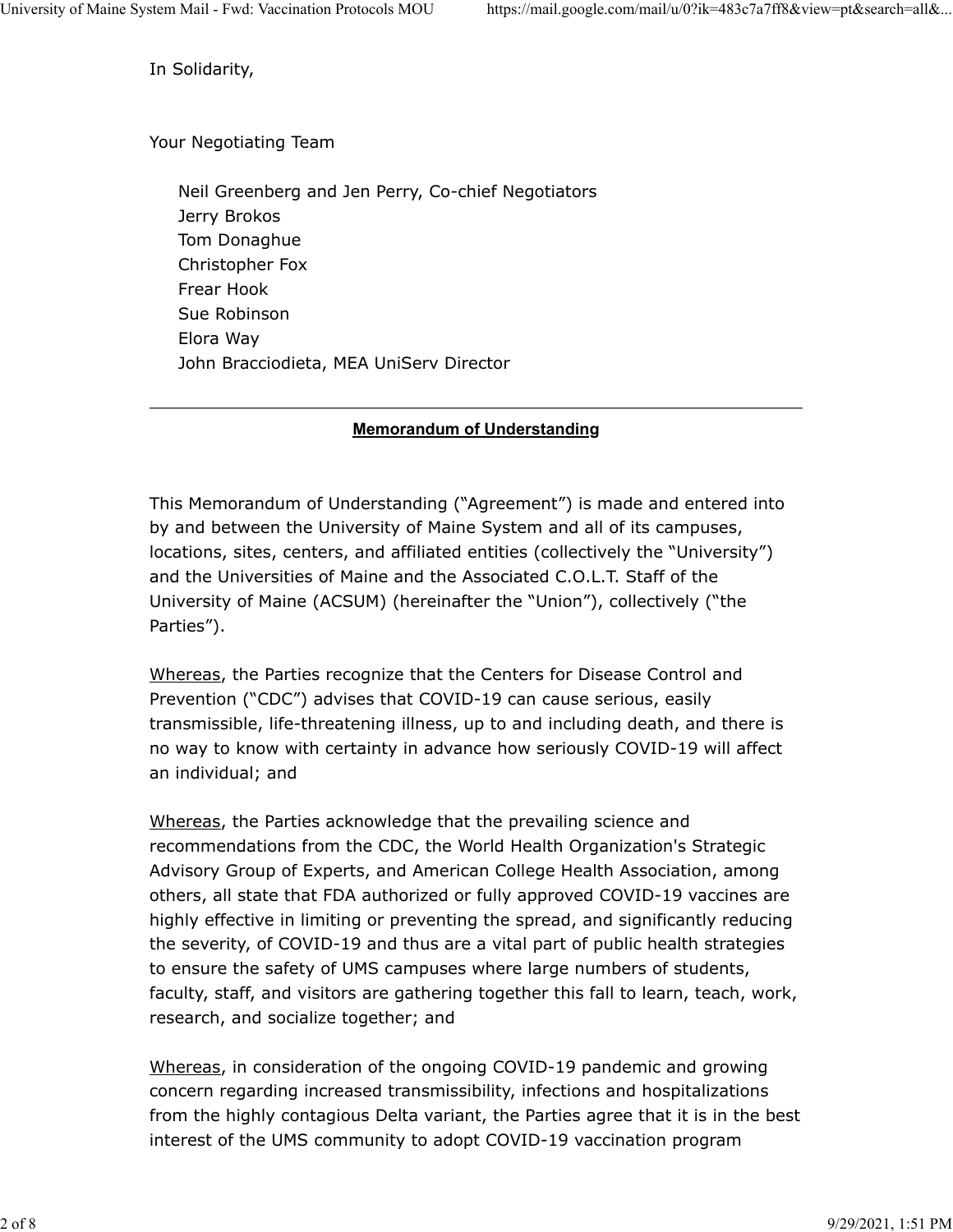requirements to enhance UMS's effort of maintaining a safe workplace for all faculty and staff, students, and visitors to UMS campuses; and

Whereas, the Parties recognize that, as has been the case from the beginning of the pandemic, the state of the pandemic may require that UMS adjust or adopt further or new COVID-19 safety and public health protocols as necessary to maintain and ensure public health and safety and/or meet or comply with civil authorities and legally binding guidance, and that such changes will be discussed or bargained with UMPSA in advance as long as public safety permits.

Therefore, the Parties agree to the following:

- 1. UMS will implement the Vaccine Protocols for Employees which are effective upon execution of this MOU. To the extent the language in the Vaccine Protocol document is inconsistent with the language in the MOU, the MOU will prevail.
- 2. UMS will monitor guidance from all applicable public health authorities and, in the event a change is mandated by law, UMS will negotiate with the Union the impact of implementing any changes to the Vaccine Protocols for Employees.
- 3. The Parties highly recommend that all employees consult with their healthcare provider regarding whether to obtain a COVID-19 vaccination, and further will publicly encourage all who are medically able to do so to be vaccinated as soon as possible.
- 4. UMS will keep confidential any medical information concerning an employee's or job applicant's limitations and/or reasonable accommodation needs in compliance with applicable federal, state and local laws, including but not limited to the Americans with Disabilities Act (ADA), the Family Medical Leave Act (FMLA), the Families First Coronavirus Response Act (FFCRA), and the American Rescue Plan.
- 5. Any employee who has not submitted proof of vaccination is required to adhere to public safety protocols to include masking, regular asymptomatic testing up to two times per week, and as applicable, quarantine and isolation consistent with UMS protocols. UMS will store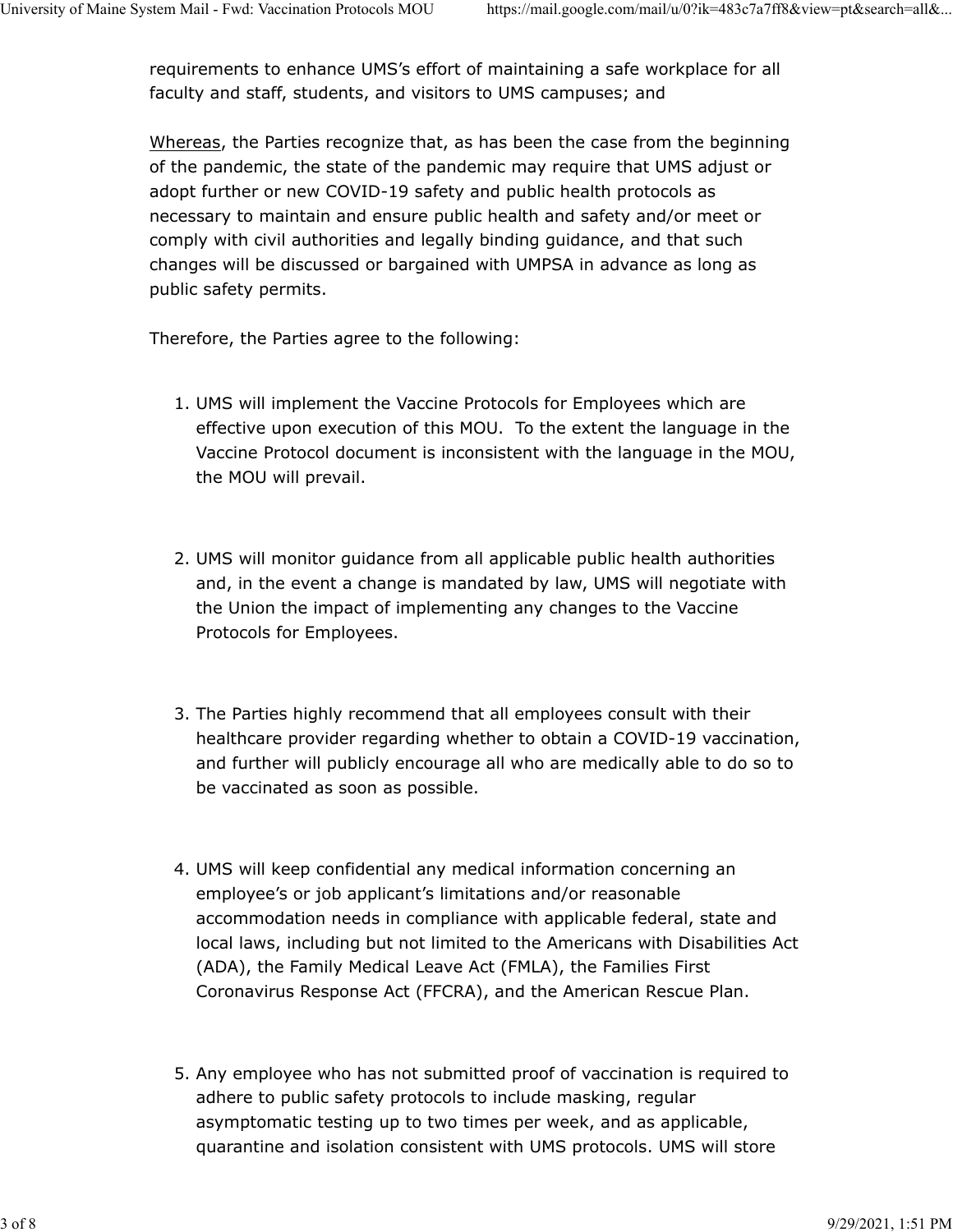any vaccination information that it receives in the PointNClick COVID-19 vaccination verification portal, located [here](https://umpsa.us7.list-manage.com/track/click?u=cbd39cbf2a49a1d34b357ac73&id=ebbddec77b&e=ba48139edd), as a confidential, secure medical record maintained separately from personnel files and will limit access to that information on a need-to-know basis to protect the health and safety of the university community.

- 6. UMS may use and disclose vaccination information that it receives in the PointNClick COVID-19 vaccination verification portal or directly from employees for its legitimate business purposes (maintaining confidentiality provided in Paragraphs 4 and 5), and where appropriate confidentiality protections are in place, including, but not limited to: protecting the health and safety of students, employees, and university community members, those in the workplace, and business partners; managing employee leave, benefits, and accommodations; ensuring compliance with UMS policies; managing litigation; complying with contractual obligations; and meeting legal and regulatory requirements. UMS may disclose the vaccination records in electronic or other format to third parties with the employee's consent for the reasons stated herein.
- 7. Employees who receive the vaccine during their paid working time will be compensated for time spent obtaining the vaccine during their regular work hours for up to a maximum of two hours per vaccination dose if they receive the vaccine. If employees are vaccinated outside of working time, employees may (but are not required to) apply up to two hours of paid administrative leave per dose to the time spent obtaining a vaccine in addition to the time permitted employees under the CARES Act. UMS's timekeeping policies apply to the recording of vaccination time; the record must be accurate and must include all time spent obtaining the vaccine. Consistent with the CARES Act and the American Rescue Plan, employees will also be permitted to take up to a maximum of 80 hours paid leave time to recover in the event of side effects following vaccination. When the CARES Act expires, and provided no similar legislation is enacted, any employee who experiences side effects following vaccination will be permitted up to 80 hours of paid administrative leave to recover from those side effects. In the event the FDA authorizes booster shots for the COVID-19 vaccines, the parties agree to meet and negotiate over the applicability of this provision to booster shots.
- 8. Unit members who have been fully vaccinated and have shared proof of vaccination through the PointNClick electronic medical record will be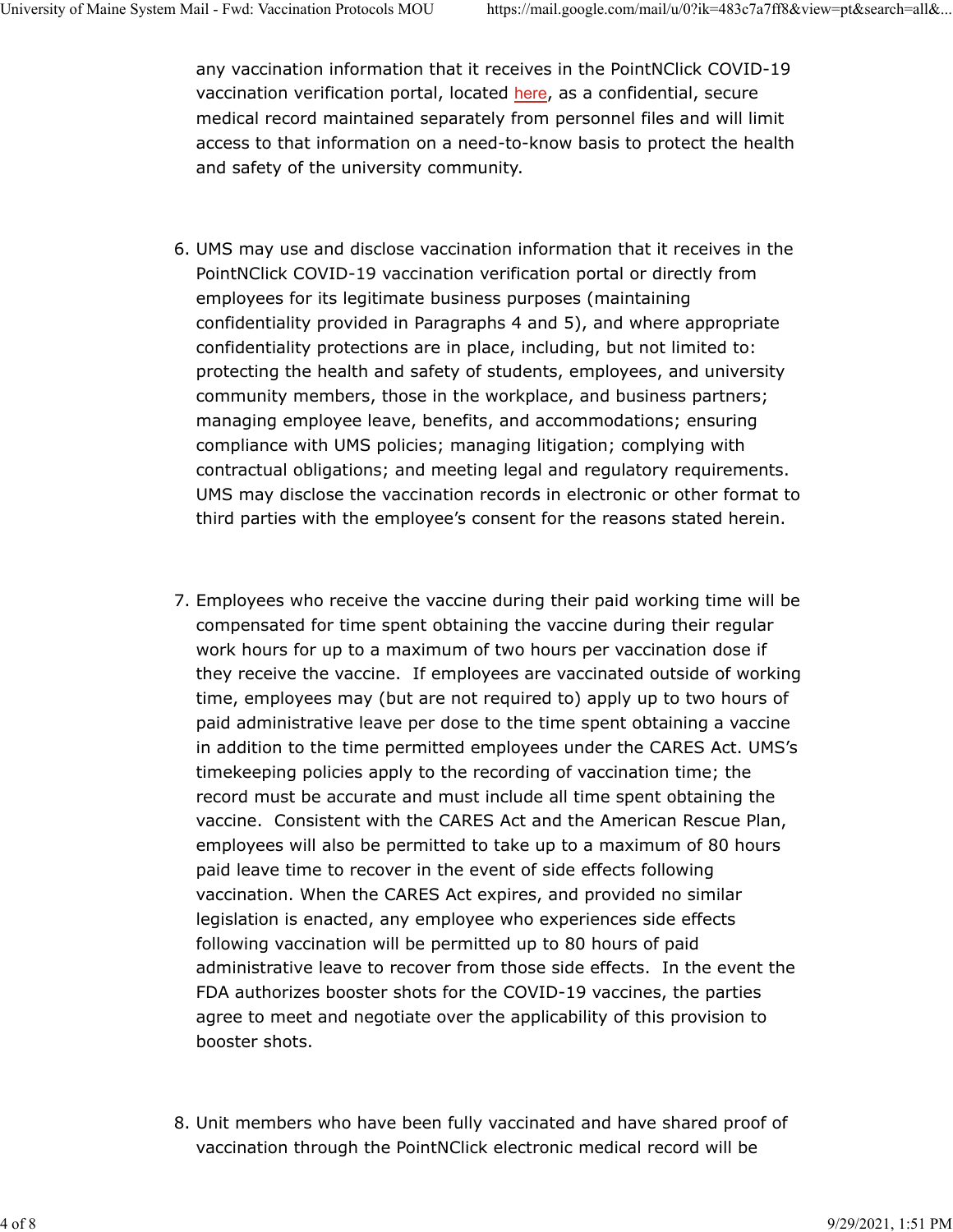exempt from asymptomatic testing and UMS quarantine protocols. Additionally, unit members who have satisfied Level 1 wellness may share their proof of vaccination with Cigna to satisfy their Level 2 wellness incentive.

- 9. Upon execution of this MOU, new hires or rehires will be required to follow UMS Vaccine Protocols and the terms and conditions of the MOU required of current bargaining unit members.
- 10. Any bargaining unit member who fails to get vaccinated and does not request an exemption by September 30, 2021 will be notified in writing of the importance of being vaccinated if medically able and will be encouraged to do so within 15 calendar days. A unit member who does not initiate the vaccination process by obtaining at least the first dose of a COVID vaccine, or submit a request for an exemption by October 15, 2021 may be evaluated by UMS, which may include a discussion of whether public health circumstances indicate that remote work and alternative work assignments may be advisable. The unit member will be entitled to union representation at this meeting. The unit member is required to adhere to public safety protocols to include masking, regular asymptomatic testing up to two times per week, and as applicable, quarantine and isolation consistent with UMS protocol as long as he or she remains unvaccinated and engaged in in-person work.
- 11. No unit member will be terminated due to illness or absence as a result of their own personal illness as a result of COVID-19 infection, or while caring for an immediate family member as a result of COVID-19 infection, for any reason, including but not limited to the lack of available leave.
- 12. Regarding UMS testing for employees who, as a result of an exemption, an accommodation, or a bargaining unit member subject to testing pursuant to Paragraph 10 above, are subject to mandatory testing and have not submitted proof of vaccination:
- a. The test shall not result in an expense to the unit member;
- b. The unit member shall suffer neither loss of pay nor be required to use personal leave, either for testing or if the member is not allowed to work on site pending test results. The unit member shall be allowed to work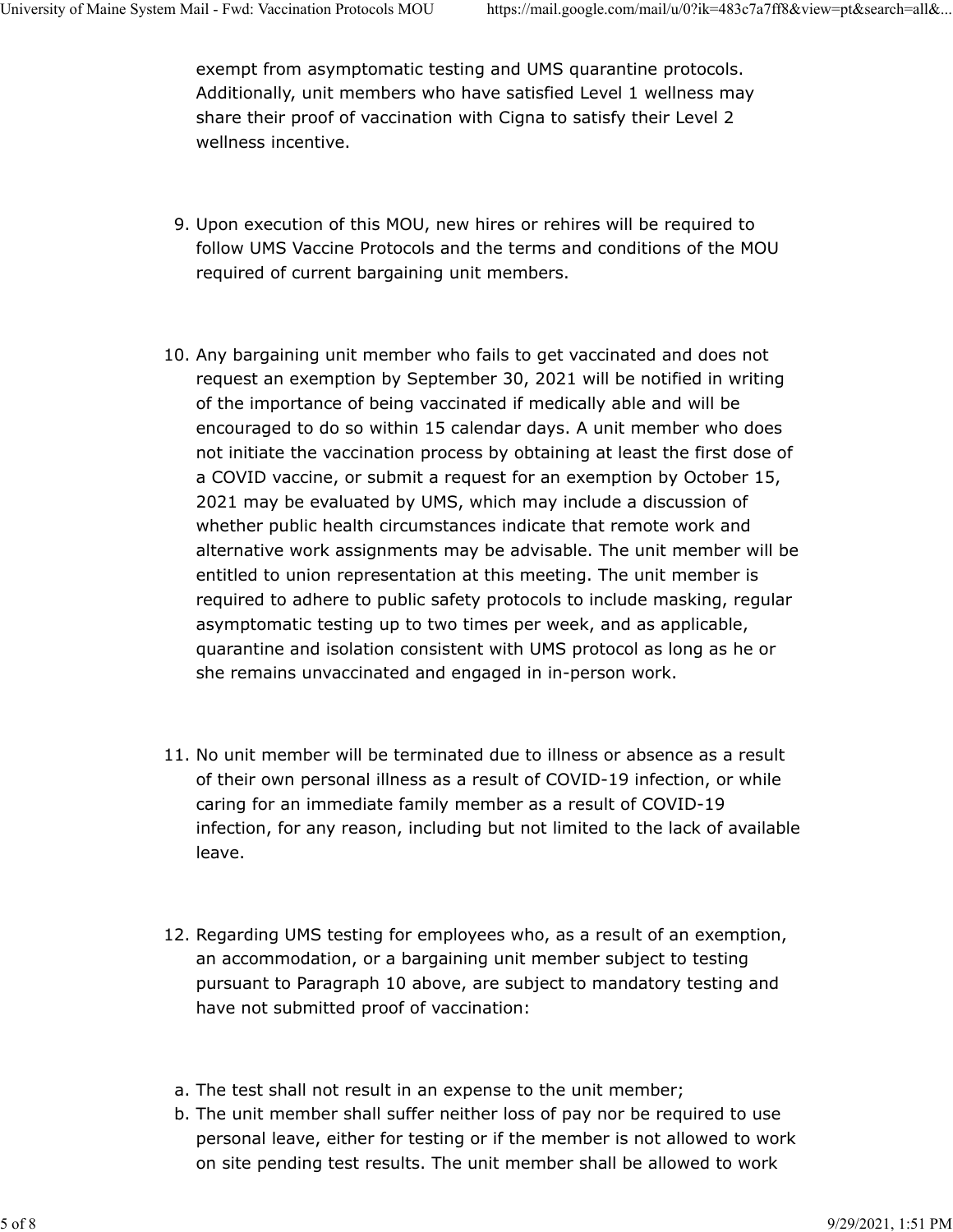remotely if possible.

- c. Unit members who do not submit proof of vaccination will be subject to COVID-19 testing. Those who work 100% remotely may elect not to be tested. If an employee who is working remotely receives a testing notification, they will respond to the message to explain their situation and be exempted, if they choose. Testing will be scheduled to the extent possible, on days the member is on campus. Testing will occur between Monday and Friday, 8:30 am and conclude by 4:30 p.m. Individual arrangements may be made for mutual convenience outside these windows.
- d. In the event of a positive test result:

(i) The employee shall be retested within 72 hours of a positive result, if they choose.

(ii) Positive test results will be shared with the following leaders on the campus at which the employee works: the emergency response team incident commander, the asymptomatic testing leader, the symptomatic testing leader and the contact tracing leader. UMS will maintain confidentiality in accordance with the Americans with Disabilities Act (ADA), Family Medical Leave Act (FMLA), Families First Coronavirus Response Act (FFCRA), the American Rescue Plan and any other applicable federal, state, or local laws.

- 13. In the event a unit member fails to adhere to UMS's public safety protocols (including, but not limited to, masking, regular asymptomatic testing up to two times per week, and as applicable, quarantine and isolation consistent with UMS protocols for unvaccinated unit members), the unit member's non-compliance will be administered in accordance with the existing progressive disciplinary processes under the Parties' collective bargaining agreement. Only repeated and willful disregard for UMS's public safety protocols, after clear notice to the unit member, may result in a unit member's discharge.
- 14. If any unit member tests positive for COVID-19: The unit member shall be allowed to work remotely, if possible. If the employee cannot work remotely, they shall be eligible to take paid leave time consistent with the CARES Act and the American Rescue Plan. Once the CARES Act and/or the American Rescue Plan expires, and provided no similar legislation is enacted, employees may utilize any accrued leave to cover their absence.
- 15. If a member becomes ill within 14 days of identified exposure at work, the employee would first rely on leave consistent with the CARES Act and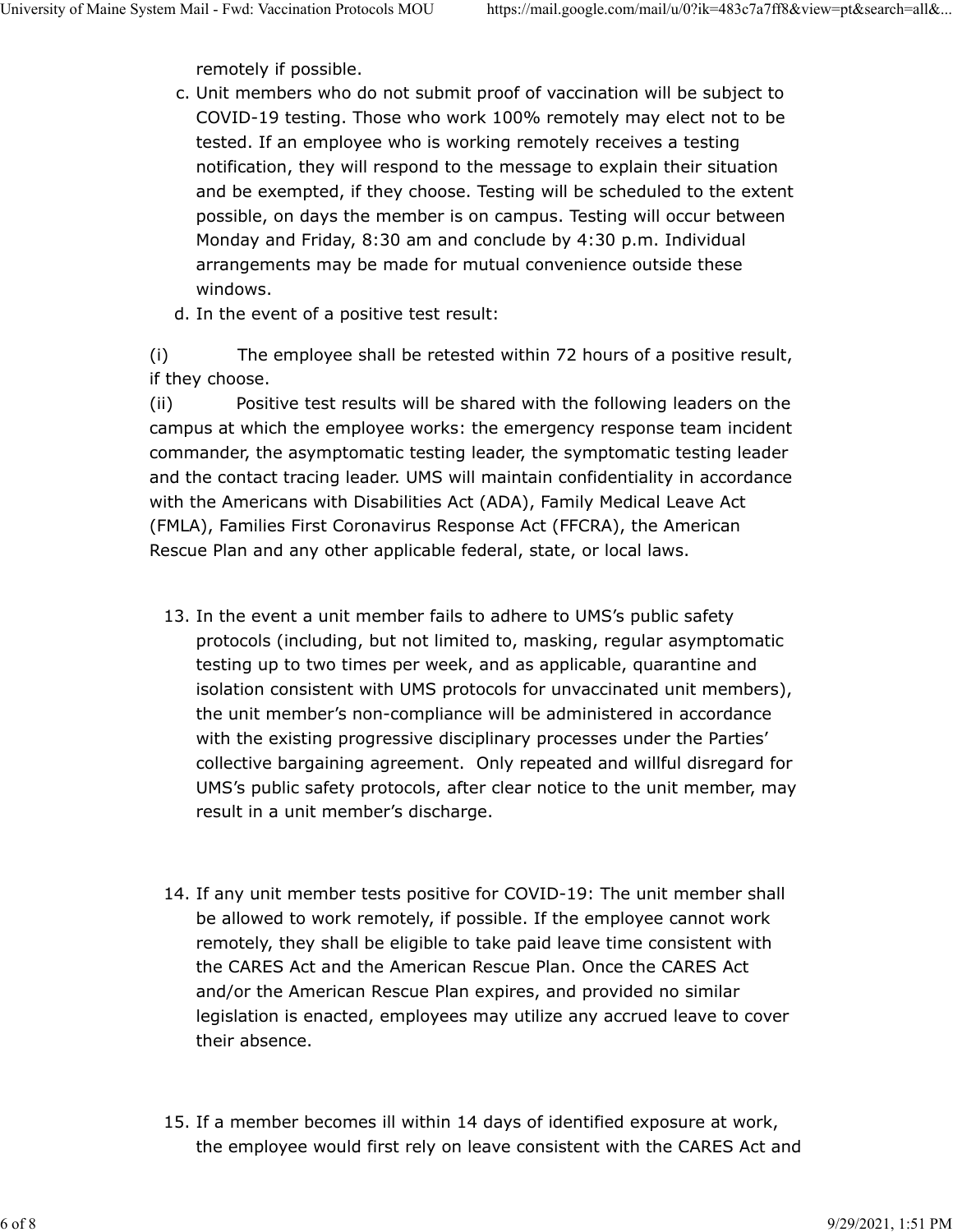the American Rescue Plan. Once the CARES Act and/or the American Rescue Plan expires, and provided no similar legislation is enacted, paid administrative leave shall be granted for the duration of the illness.

- 16. Unit members may be granted advances of sick leave pursuant to the existing collective bargaining agreement as necessary. Per University policy regarding Family and Medical Leave the unit member shall, if they wish, retain 40 hours of annual leave. All other leave above and beyond 40 hours shall be exhausted before advances of sick leave are offered.
- 17. UMS will provide face coverings to unit members. Unit members shall be allowed to take breaks as needed when required to wear face coverings. Decisions about frequency of breaks shall be a conversation between the unit member and their direct supervisor. If an agreeable solution cannot be reached, the unit member may reach out to their local Office of Human Resources to discuss. An example might be a ten-minute break every hour for the unit member to find a space where they could remove their face covering safely.
- 18. This agreement shall expire on May 31, 2022, and shall remain in full force and effect until that time unless mutually amended by the parties or if changes are mandated by law. Either party may request to meet to discuss any of these items and re-negotiate at any time in order to stay nimble and responsive as circumstances with the pandemic have proven to change and evolve quickly.
- 19. The facts and circumstances related herein and the conclusions and determinations made by the Agreement shall not establish a precedent or practice for any purpose.
- 20. UMS may publicly state that (1) the Parties have agreed to a MOU that requires unit members to comply with UMS's public safety protocols; and (2) the Parties continue to encourage employees to be fully vaccinated to maintain a safe workplace for our employees, students, and those who visit UMS campuses. The Parties will continue to publicly encourage UMS employees to receive the COVID-19 vaccine, and will not make public statements inconsistent with this MOU.